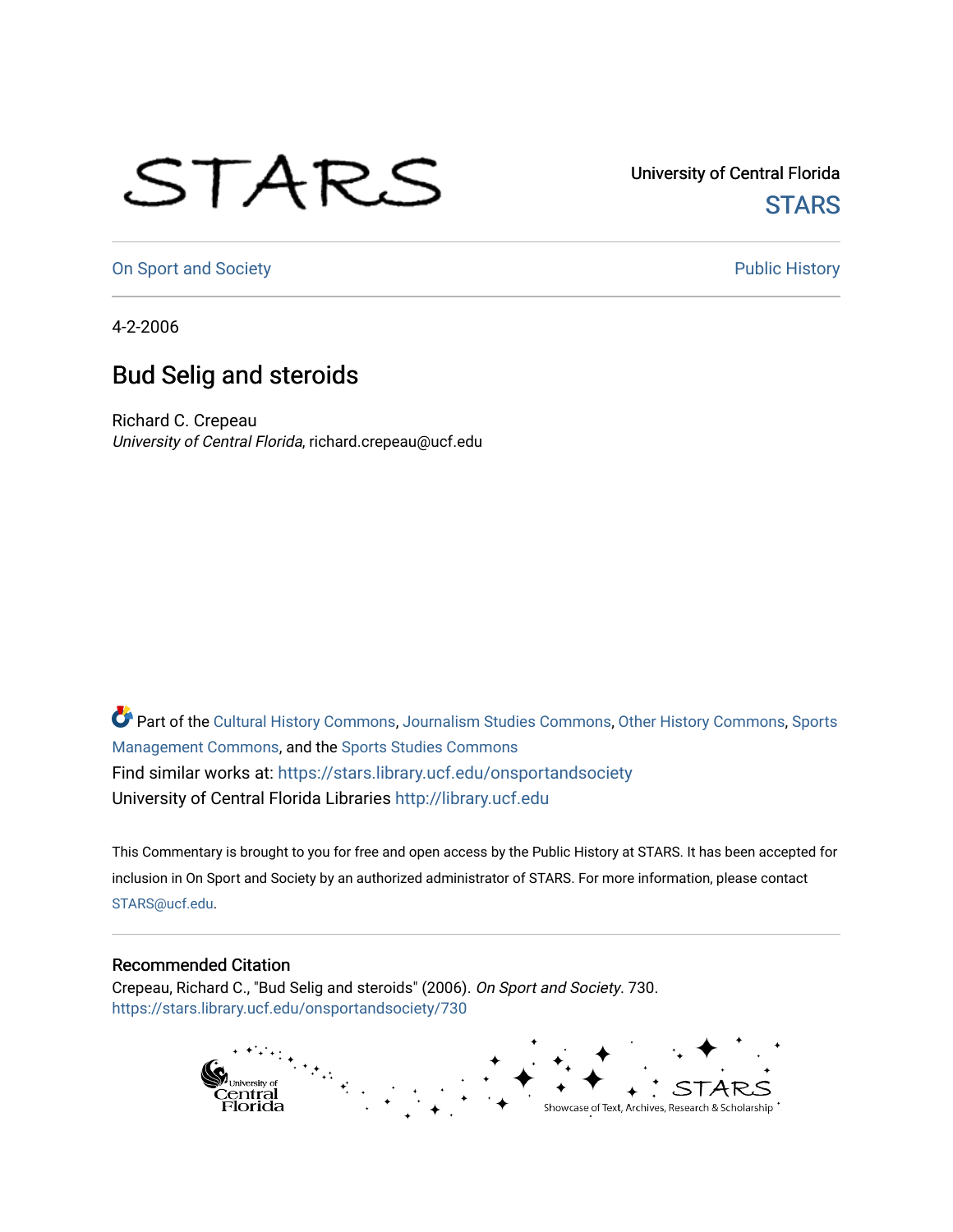## SPORT AND SOCIETY FOR H-ARETE Bud Selig and steroids APRIL 02, 2006

It is spring. Time of optimism and renewal. The flowers are in bloom. Spring training is over. Opening day of another baseball season is upon us. Everyone is in first place. Dreams of pennants in October are yet to be crushed. What possibly could dampen the mood as another baseball season opens? In so many ways it is the best time of year. Could it possibly last?

No!

Bud Lite is apparently determined to become Steroid Selig the Juice Detector. The Commissioner of Baseball is on the loose and ready to pounce, like a snowstorm in April.

In announcing his baffling decision, Baseball Commissioner Selig said, "Nothing is more important to me than the integrity of the game of baseball." Former Senator George Mitchell has been appointed by Selig to head an investigation of the use of steroids in baseball. What such a commission can accomplish remains a mystery, other than conducting a public relations offensive designed to reveal little while showing active leadership. Oh, yes, it can also serve to take the focus off of opening day, great baseball, and the fact that baseball has addressed the steroid issue by instituting a testing program. In turn it can refocus on the steroid issue and add little or nothing to what we have known for several years.

The investigation will look at the period from 2002 to 2006 which is the period in which the ban on performance enhancing drugs was put into the collective bargaining agreement. As such it will avoid much of what is now called the steroid era in baseball, but of course it cannot possibly isolate the investigation in that way.

Apparently, the Juiced Commissioner sees no public relations problem in choosing someone with an economic attachment to Major League Baseball to head the investigation. George Mitchell is a Director of the Boston Red Sox, a position whose reward is future stock options. He is also Chair of the Board of Disney whose subsidiary is ESPN. Mitchell has a vested interest in protecting the value of ESPN's programming product called Major League Baseball.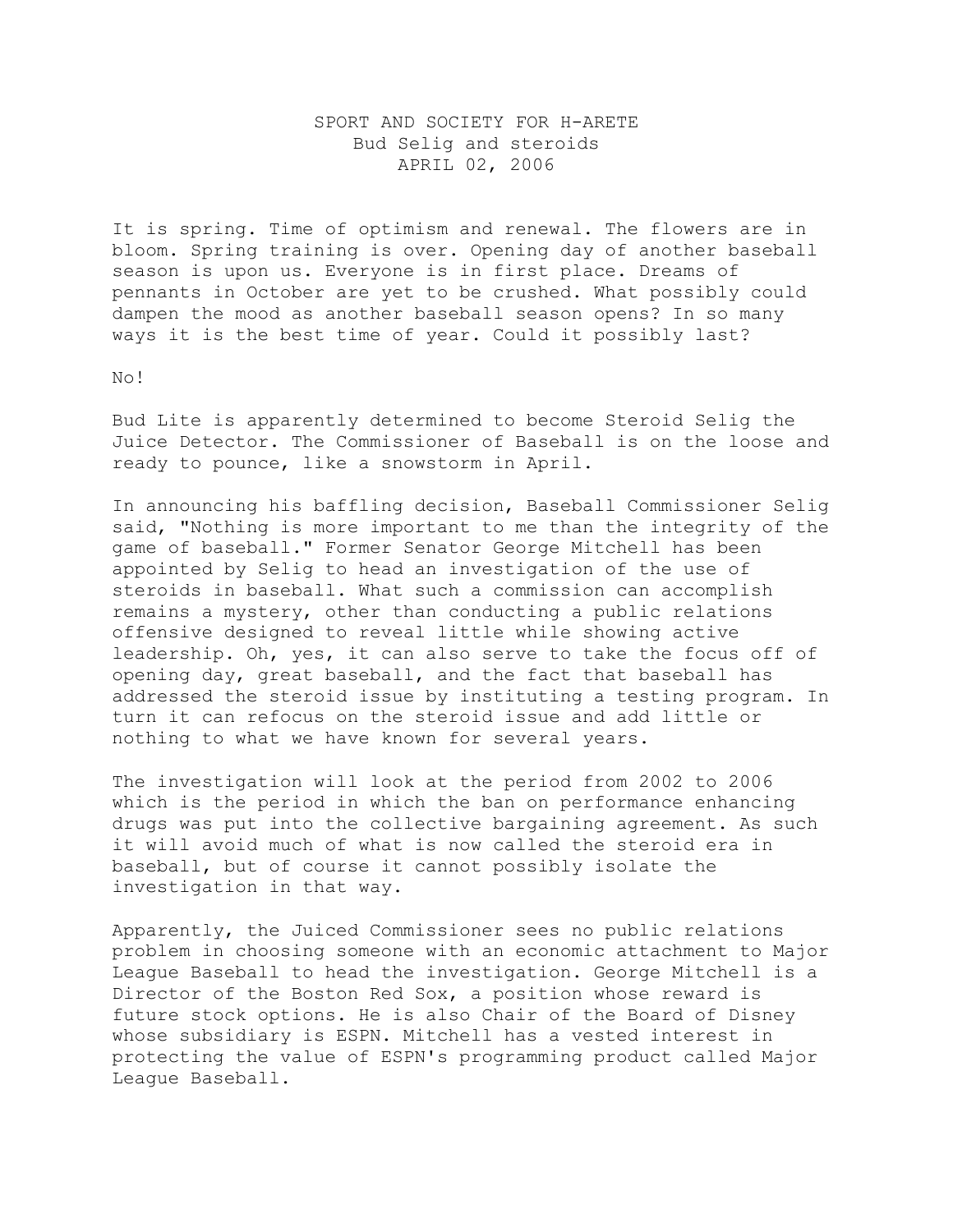This is more than likely a case of an appearance of impropriety rather than an actual conflict of interest, but it once again reveals the magic touch Bud Selig wields in being able to not quite do the right thing, even when he wants to do it.

It is difficult to imagine that this probe can reveal much that is not already known. Baseball fans certainly understand that there have been a number of players that have used both legal and illegal substances to enhance their strength. Over at least the last two decades small bodied players have suddenly acquired a home run punch, sometimes for a season or two, and sometimes longer. This was attributed to either a juiced ball or a juiced player by those fans that follow the game closely. Perhaps the only area of the game that remains a mystery in this respect is the degree of steroid use by pitchers.

What is remarkable about all of this, aside from the actual issue of steroids, is how this case illustrates just how adept the people who run Major League Baseball are at trashing their own product. It has seemed through the years that baseball people have trained at some negative version of the Harvard Business School where geniuses in self-destructive management are cranked out expressly to work at MLB.

The prize action of self-destruction was the decision by Commissioner Selig to shut down the playoffs and World Series in the vain attempt to destroy the Players Association in 1994. Indeed, since the rise of Marvin Miller's power in baseball various Commissioners and owners have done their best to trash their product and to decry what a horrible business baseball really is. Red ink was everywhere, we were told, and that has turned out to be an accounting fiction rather than fact. Players were ingrates, didn't care about the game, and only cared about the money. This was the interminable cry of the 80s and 90s.

The World Series of 2001 was one of the best ever, rivaling that of 1991, as the winner was not decided until the final inning of the seventh game. No sooner had the game ended with the Luis Gonzalez's bloop single than Bud Selig, in yet another stunning display of leadership, announced that two franchises would be contracted. One of the greatest moments of the game was suddenly driven off the front pages by the misbegotten actions of the Commissioner.

Over the years Major League Baseball has produced more jeremiads than the Puritans of 17th century Massachusetts. The results are the same, with the charges of sin, the calls for reform, and the